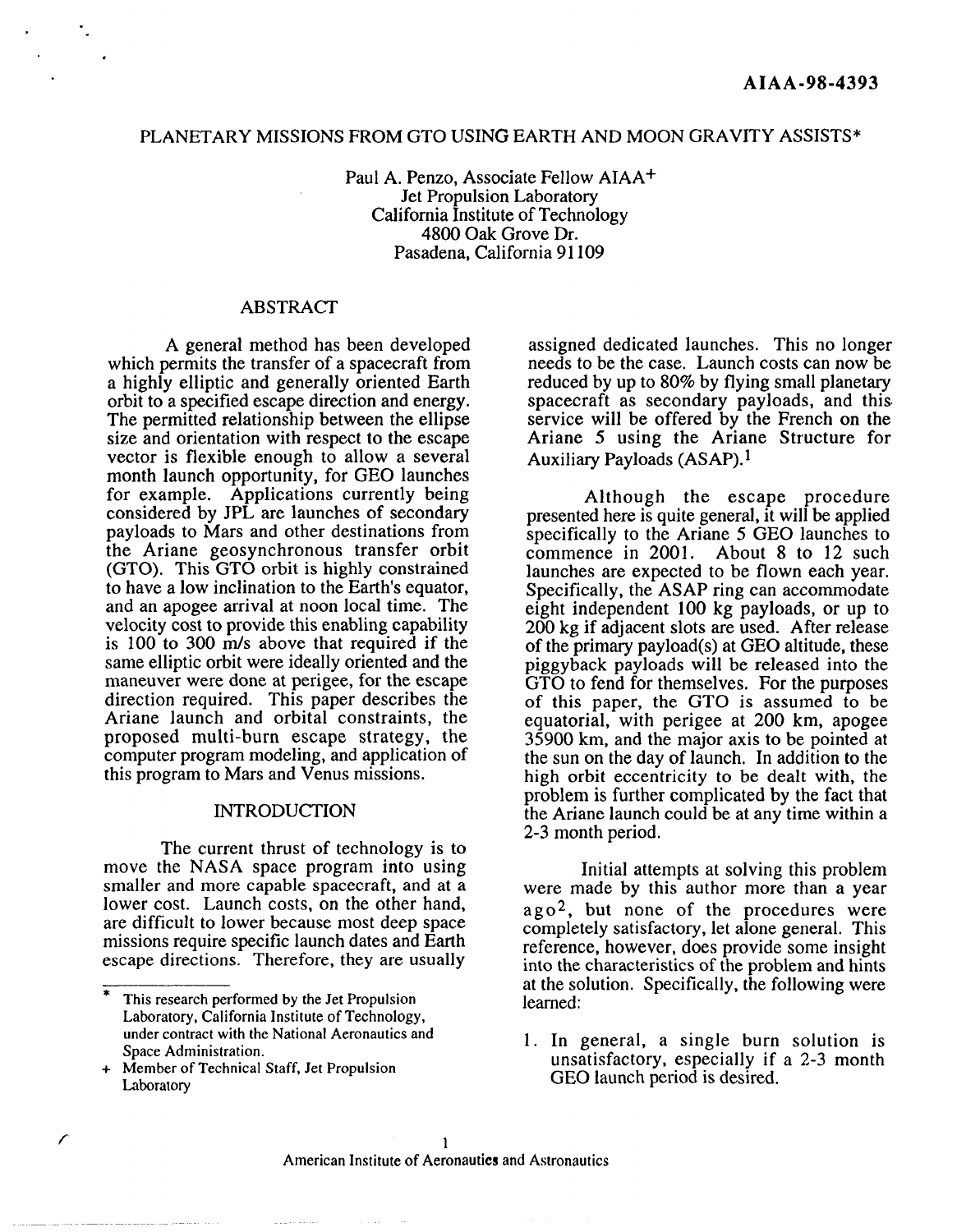2. Major propulsive maneuvers need to be made in the Earth gravity well for best performance (e.g., at GTO perigee).

.

- 3. A high ellipse, reaching beyond the Moon, and possibly a lunar flyby, are necessary.
- 4. For the high noon GTO ellipse, escap out ward (e.g., towards Mars) is easier than escape inwards (towards Venus), since a burn near GTO perigee would send the spacecraft in the direction of Earth's velocity vector.
- 5. Solar perturbations need to be considere for the high ellipse option.

led to the general 3-burn high ellipse Moon All of these considerations eventually Earth Gravity Assist (MEGA) process for GTO escape.

#### THE MEGA 3-BURN STRATEGY

Before describing the 3-burn method of transferring from GTO to escape, it is useful to define a few simple terms (GTO has already been defined):

**Launch Date:** This date will always be considered the Ariane liftoff date, or the date when the GTO apogee is at high noon.

**Escape Vector:** To reach a target body, a spacecraft must escape Earth's gravity and have a residual velocity and direction (a vector, which gets added to Earth's velocity vector) which will cause it to encounter the desired body after coasting for a period of months.

**Departure Period:** Applied to planetary missions and other bodies beyond the Moon, this is the length of time, usually 2 or more weeks, when Earth and the target body are in favorable alignment (producing the lowest total escape velocity requirement) to launch the spacecraft, and begin its journey to the target body. For Mars, the next favorable departure period is January 6-26, 1999.

**Departure Date:** A specific Earth escape date within the departure period. For two body transfers, the departure date and the target body arrival date determine the Earth escape vector and the body arrival vector.

The goal of the 3-burn strategy, in terms of minimum propellant usage, is to perform all major burns at LEO altitude to ensure maximum use of Earth's gravity well. Specifically, with no consideration of radiation belt sensitivity, or finite burn losses (these are discussed later), the sequence of events are the following (the numbers are approximate):

1. At some predetermined time after GTO launch, perform the first burn at GTO perigee in the orbit plane to enter a high ellipse of between 700,000 km to 1,500,000 km apogee distance. This will require 720 to 750 m/s delta-v out of the GTO.

2. At apogee, which may take 12 to 40 days to reach, perform a second burn to target the Moon on a predetermined date for a lunar swingby back to Earth. This second burn is used to rotate the orbit plane and change the velocity magnitude only (i.e., the flight path angle is zero). This will require from  $\overline{0}$  to 300 m/s delta-v.

3. The lunar encounter will occur roughly 10 to 38 days from the second burn, and the lunar flyby inclination and altitude will be such that the return to Earth will have a specified LEO altitude (say 300 km), and a return inclination such that the third burn performed at perigee will result in the required Earth escape vector on a date within the departure period (also predetermined). This will require from  $430$  to  $490$  m/s delta-v for an escape energy of 9 km $2/s^2$ .

As will be seen from a specific example, the Mars 2003 opportunity, the total delta-v requirement will range from about 1200 m/s to above 1400 m/s. This is considerably less than the 3500 m/s required to escape with the same energy from LEO.

Concerning the generality of this method, two important points should be made. First, since the third (escape) burn must be within the departure period, which may be about 3 weeks long, the variable time on the high ellipse (from 25 to 80 days) may be used to provide 60 days or more for the Ariane launch. If the launch is early, then the high ellipse may be higher to take up the longer time, so that arrival at the Moon is near the departure date. For a later Ariane launch, time to the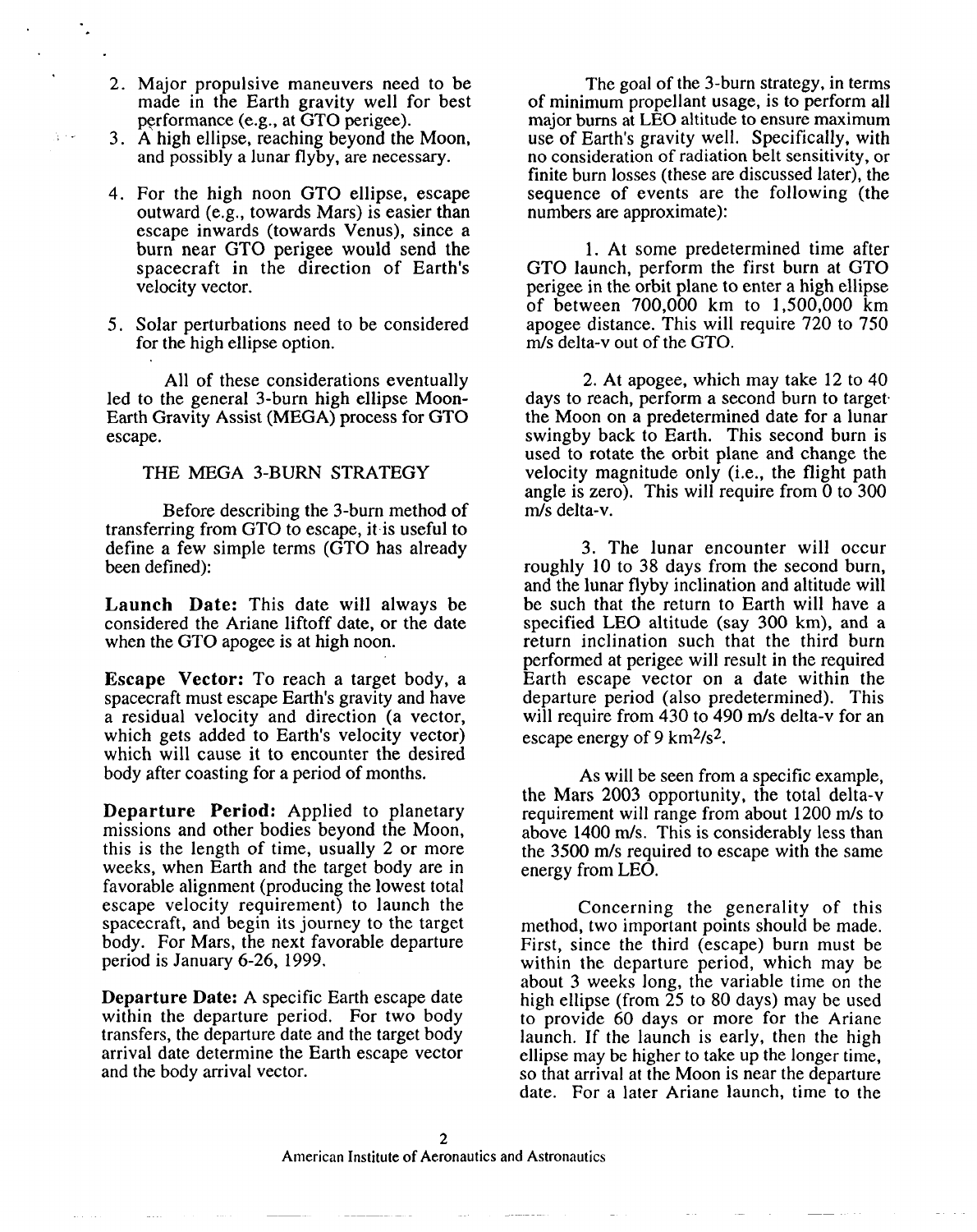departure date is shorter, so the chosen high ellipse will be smaller. This provides a large launch period for the Ariane. It may be made even ,longer by launching very early, and waiting in GTO, or an intermediate orbit, before commencing with of the high ellipse burn. Constraints on this process are discussed below.

The second point, is that the flyby of the Moon, by varying the altitude and inclination, can be such that the spacecraft will return to Earth with a desired inclination and altitude, as necessary, to perform the third burn to escape. The escape velocity magnitude will be determined by the length of the burn, and the direction by the Moon's location and the inclination with the Earth.

From this sequence, it is clear that there are four free flight segments. These are:

1. GTO perigee to the high ellipse apogee

2. High ellipse apogee to the lunar encounter

3. Luhar encounter back to Earth perigee

4. Earth perigee to escape

.

The first and second segments require that solar perturbations must be taken into account, but an initial calculation can be made using conic segments. The second and third segments can be conies but with a discontinuity at the Moon where the second and third segment meet. Computing these segments such that their velocity magnitudes relative to the Moon are the same, allows the flyby altitude<br>and inclination to be computed. This and inclination to be computed. approximation can then be refined by additional multi-conic calculations near the Moon.

# THE MEGA3 PROGRAM

The programming choice of first computing conic segments, and then refining the calculations interactively allows homing in all four segments quickly. Then, once the complete trajectory is computed and satisfies the escape conditions, the GTO launch date may be changed by a few days, and the process repeated to get a new solution. The first solution becomes the first guess for the second and, repeating the process, the 3-bur

requirements can be computed for the available GTO launch period.

There are a few preliminary computations that should be made first to ensure that MEGA3 computes a feasible initial solution. First, the set of required escape vectors should be computed for each day of the desired departure period. These vectors are usually in the form of energy  $(C_3)$ , and Earth ecliptic latitude and longitude. Since these vectors are a function of the target arrival date as well as launch date, a fixed arrival date will be assumed for each launch date.

Second, looking at the vector longitudes, the Moon's longitude should be approximately 50° greater than the escape vector's value for posigrade motion about Earth after the lunar flyby, or 50° less for a retrograde flyby. A lunar ephemeris should be available so that an approximate lunar date may be chosen. The Moon, by the way, moves much faster per day in longitude than the escape vector. This choice of the lunar flyby date will then fix the departure (or escape) date to be about 3 days later.

The computer calculations can now begin by choosing, say, the GTO launch to be 60 days before the lunar encounter, and the high ellipse apogee to be one million kilometers. This is enough information to compute conic estimates of the first two segments, where the user can vary the apogee distance to get the correct lunar flyby date. The user has the option of including or not including solar perturbations.

With these two segments computed, the user can input a set of Earth return inclinations, and compute the return segment which results in a 300 km perigee of Earth. An in-plane third burn will be made at this perigee for the input C3, resulting in a specific escape latitude and longitude for each return inclination, The inclination chosen would be the one which gives the best latitude match with the escape latitude, The escape longitude depends mostly on the Moon's position, which depends on the input time of the lunar flyby, and this time can be changed by days or hours, as necessary, to get a best match with the escape longitude.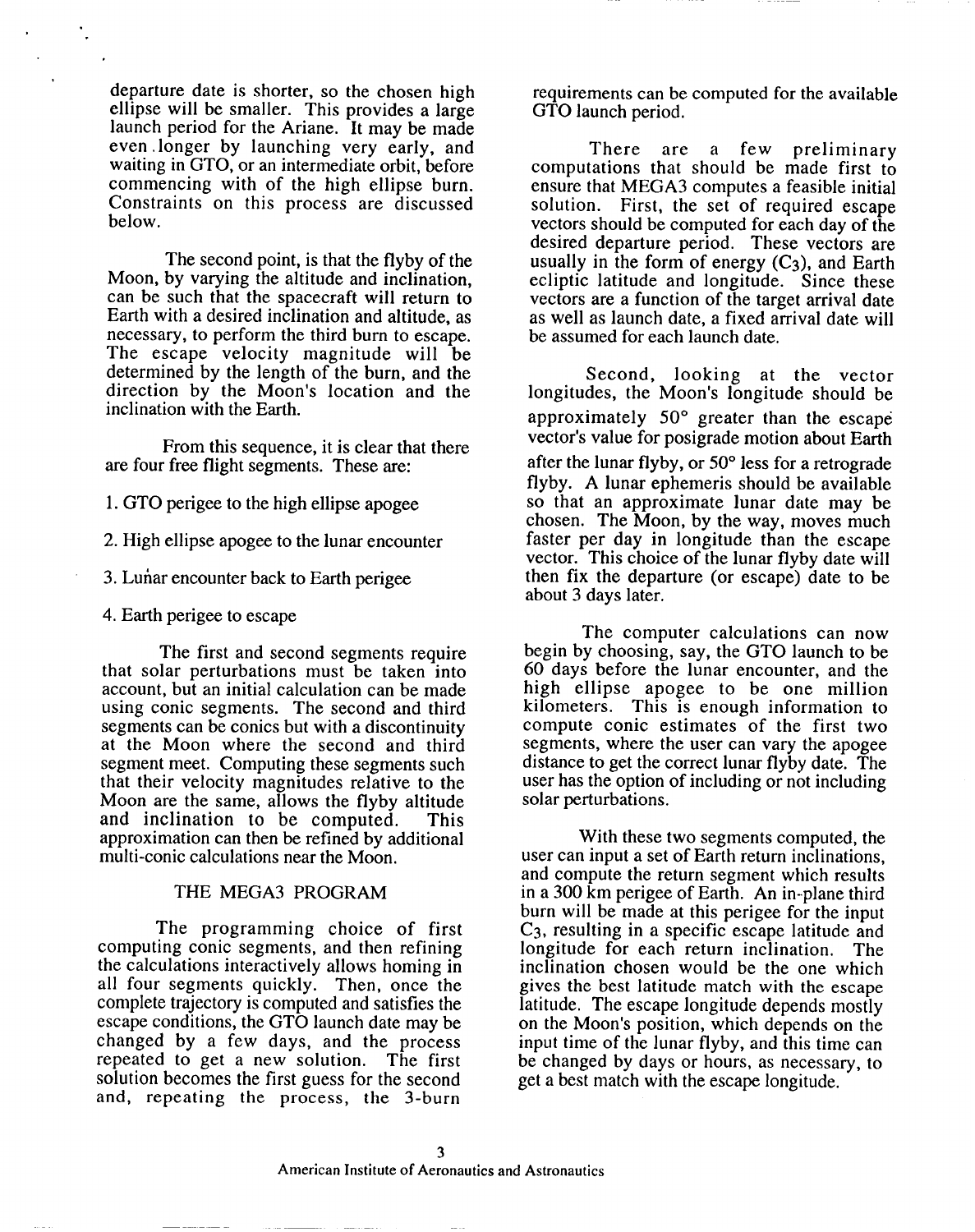It is seen, by this interactive process, that the user has tight control of the calculations performed, which should be the case with a computation as complex as this. Further details on the MEGA3 program are beyond the scope of this paper.

# MISSION AND SPACECRAFT CONSIDERATIONS

Small spacecraft missions flown piggyback using GTO could include balloons, penetrators, probes, relay satellites, and landers to Mars, Venus and near Earth asteroids and comets. 3 The preferred spacecraft design should include a bi-propellant with about 320 second specific impulse, with attitude, and possibly spin, control. For Mars and Venus, the propellant loading should provide about 1600 m/s capability, which implies a mass fraction of about 40% propellant. To perform the large burns required, the engine should be capable of about 100N thrust. This is needed to avoid large gravity losses, and loss due to fixed burn orientation, particularly for the final escape burn which must be performed in one piece.

The first burn may be divided into 3 parts, with the first getting into a one-day orbit, the second into a 3-6 day orbit, and the third going to the high ellipse. For early GTO launches, where a waiting period prior to entering the high ellipse is necessary, the longer intermediate periods will considerably reduce radiation effects on instruments due to radiation belt passages.

# MARS MISSIONS

Application of the MEGA process to upcoming and new Mars missions is being actively studied here at JPL. This being the case, the MEGA3 program was used to generate data for the next 3 Mars opportunities 2001, 2003, and 2005. Typical views of the MEGA trajectory profile for these 3 years are given in Figure 1.

Mars provides a good example for illustrating the versatility of this method. The Earth in these figures is a dot (not shown) and the small ellipse within the Moon's orbit is the GTO. For the given departure dates and the Mars arrival dates, the escape latitudes are -50°,

-9°, and 37°, respectively, for the three Mars launch opportunities. These are Earth equatorial latitudes of the escape vector at the time of departure. The MEGA process is sufficiently robust to handle these variations.

These high latitudes are made possible with the use of the lunar flyby. In 2001, for example, the flyby is under the Moon which causes the Earth bound trajectory to fly over the northern hemisphere and hence reach a significant southern latitude. This latitude would not be accessible for a typical Earth based launch.

In addition, there is good range in the GTO longitudinal orientation. Figure 2 shows the 3-burn velocity requirements for the 2003' opportunity, as computed by the MEGA3 program. A 3-month window easily exists for a delta-v capability of 1400 m/s. The apogee high noon GEO launches imply that the high ellipse major axis rotates prograde about 1 deg/day. Once launched, however, the GTO ucgruay. Once faunched, however, the GTC major axis orientation does not change. Figure 3 shows the GTO orientation, and the 3-burn profile for an early launch, where a waiting period of 40 days is required before the first burn; and for a late launch having no wait period, where only 25 days are available to get to the Moon on May  $28$ ,  $2003$ .

The lunar flyby altitude is free to vary, and may imposes an impact constraint on the 3 burn method. Typically, the flyby will be close to the Moon for early launch and in fact may, because of impact, cut off the beginning of the launch period. Then, as the launch period progresses, this altitude increases to over 50,000 km, and decreases again. During this time, the second (apogee) burn, which is the major cause of the velocity variation shown in Figure 2, begins high, about 200 m/s, decreases, and then increases to over 200 m/s, where the burn changes the elliptic motion from posigrade to retrograde (see Figure 3).

# VENUS MISSIONS

Using the MEGA process for Venus introduces a new problem. The escape vector wants to be directed opposite to that of the high noon GTO ellipse axis, so that it can counteract the Earth's velocity, lose energy, and move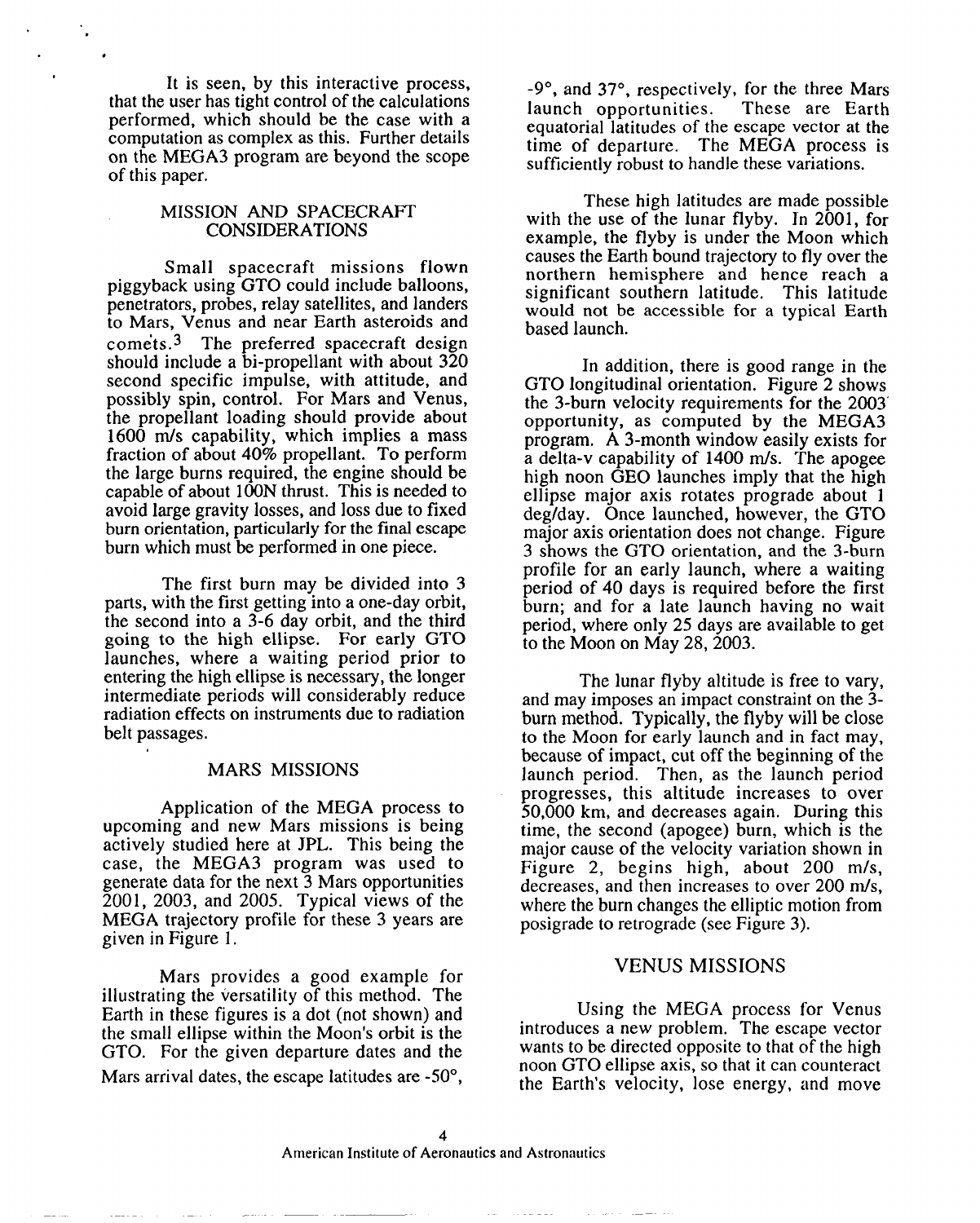inward towards the inner planets. The MEGA process does not work if the angle from the GTO axis to the escape vector is too large. There are two possible solutions to this dilemma.

First, the GEO launch could be planned to be 6 months or more before initiating the burn for entering the high ellipse. This allows the GTO to establish a favorable orientation relative to the escape vector, which it will maintain since nodal regression due to the Earth's oblateness will be small. The actual departure date, then, might be 8 or more months from the GTO launch date. Putting these very early dates into the MEGA3 program will give the result shown in Figure  $\overline{4}$  for the Venus 2004 opportunity. If the long wait time can be tolerated, this is a direct way of solving this problem.

Note in Figure 4 that the required flyby of the Moon for late launches results in surface impact, so that the GTO launch period ends in November, or about 5 months before the Venus departure date.

A second possibility is to utilize a lunar flip trajectory<sup>4</sup>, as shown in Figure 5. Here, two lunar flybys are needed with the first lunar swingby occuring 180° from the desired second flyby. This moon-to-moon segment is easy to calculate because it is exactly the Moon's (conic) orbit except for the inclination, which can be large, and even retrograde. This double lunar'flyby option effectively flips the high ellipse axis 180° and allows the GEO launches to be closer in time to the required departure date.

#### **SUMMARY**

A new multi-burn technique has been proposed for transferring from highly eccentric Earth orbit to an out-of-plane escape direction using Moon and Earth gravity assists. This method is being applied to small spacecraft carried into GTO by Ariane 5 and aimed for missions to planetary bodies. The method and a computer program have been described and applied to the upcoming Mars and Venus launch opportunities.

The impact of this technique on exploring the solar system using small sophisticated spacecraft may be considerable. Only time will tell. In any case, the methods presented here of using the gravitational influence of the Earth and Moon to shape trajectories is an indication that astrodynamics can play a very important role in enabling space missions of the future. As new technology developes smaller (or larger) spacecraft, our small community will be called upon to provide the celesial roadmap to put them in place, or on the right path.

#### ACKNOWLEDGEMENTS

Thanks go to Jacques Blamont for originally suggesting that I explore possible solutions to the problem of departing from GTO to planetary targets. More recently, Kim Leschly and Robert Gershman have been supportive of this work here at JPL, and have helped greatly in encouraging the technology to move in the direction which would make this technique practical. Also, working closely with those proposal teams who are including this method for their mission has been very stimulating. I wish them success.

# REFERENCES

- 1. Blamont, J., "Using Large Launchers for Small Satellites", JPL Publication 96-26,  $\text{Untroducory}$  > Lecture to the 10th Annual AIAA/Utah State University Conference on Small Satellites, 16 September 1996.
- 2. Penzo, P. A., "Lunar and Planetary Mission Launched from a Geosynchronous Transfer Orbit", Paper AAS 97-172, presented at the AAS/AIAA Spaceflight Mechanics Meeting, Huntsville, AL, 10-12 February, 1997.
- 3. Gershman, W., Penzo, P. A., Wiercigroch, A. B., 'From GTO to the Planets", Paper IAA-198-0903, presented at the 3rd IAA International Conference on Low-Cost Planetary Missions, Pasadena, CA, April 27-May 1,1998.
- 4. Uphoff, C., Crouch, M. A., 'Lunar Cycler Orbit with Alternating Semi-Monthly Transfer Windows", Journal of the Astronautical Sciences, Vol. 41, No. 2, April-June 1993.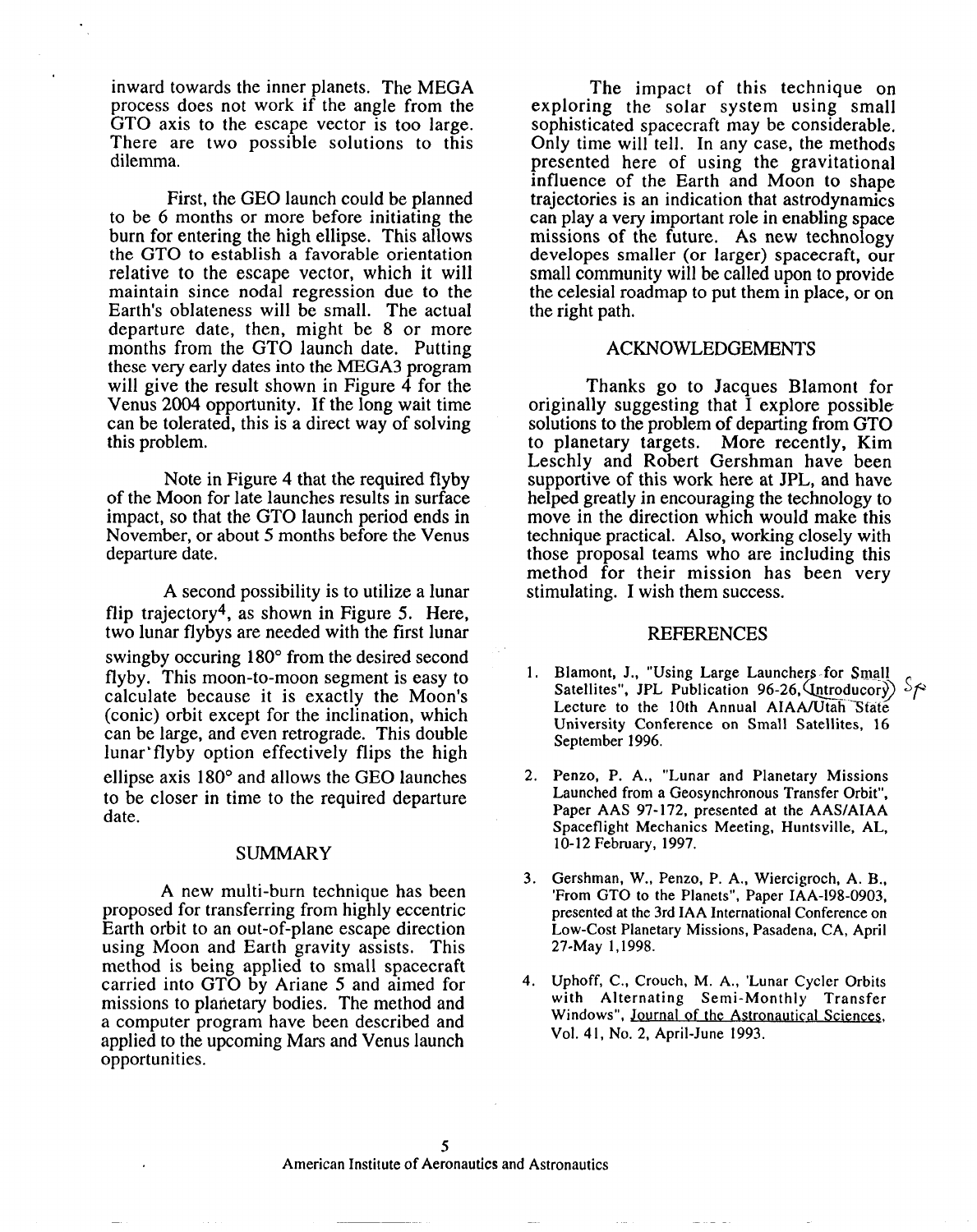

>



6 American Institute of Aeronautics and Astronautics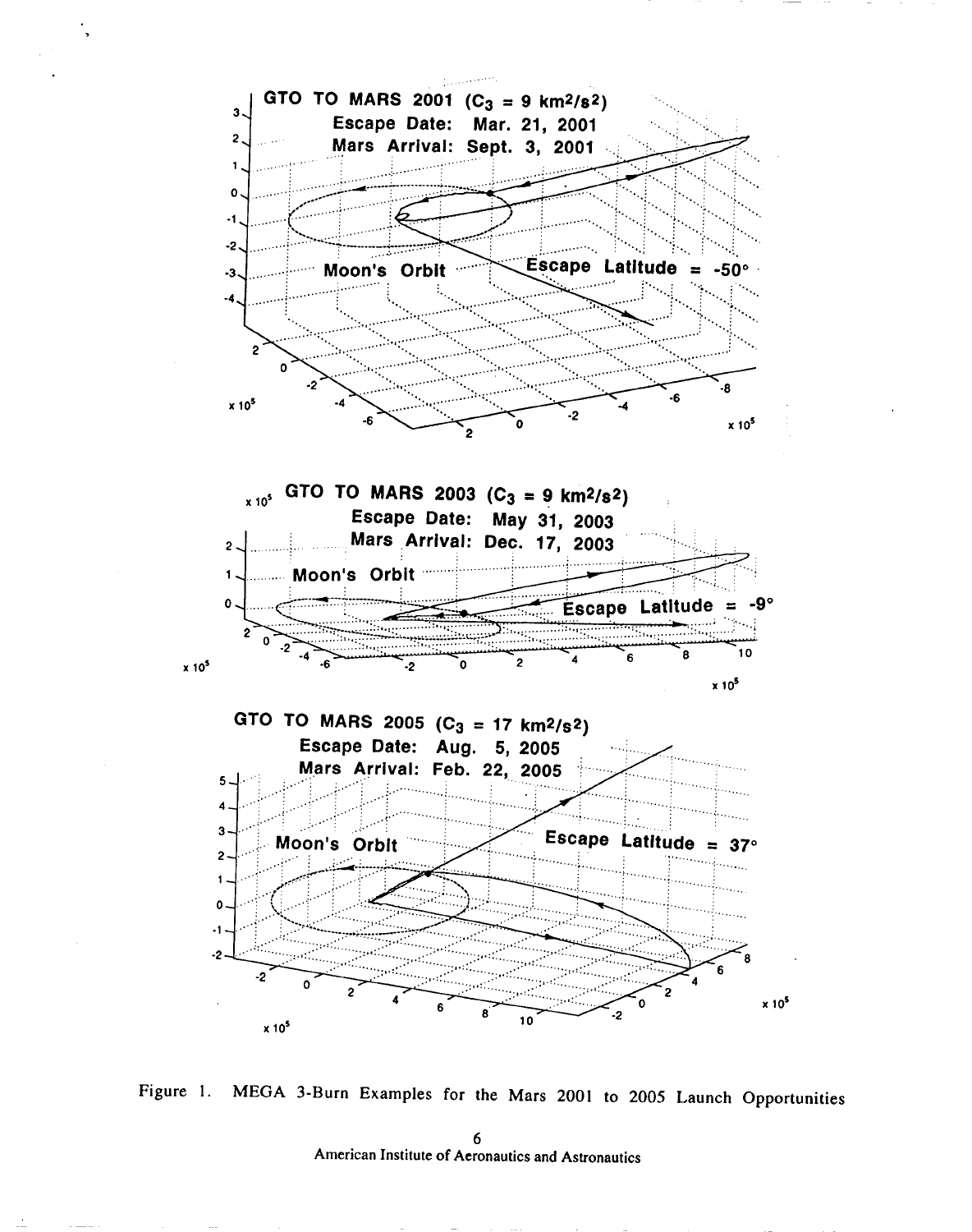

. ?

Figure 2. The GTO MEGA Delta-V Requirements for the Mars 2003 Opportunity



Figure 3. MEGA Trajectory Profiles for the Mars 2003 Early and Late Launches

7 American Institute of Aeronautics and Astronautics